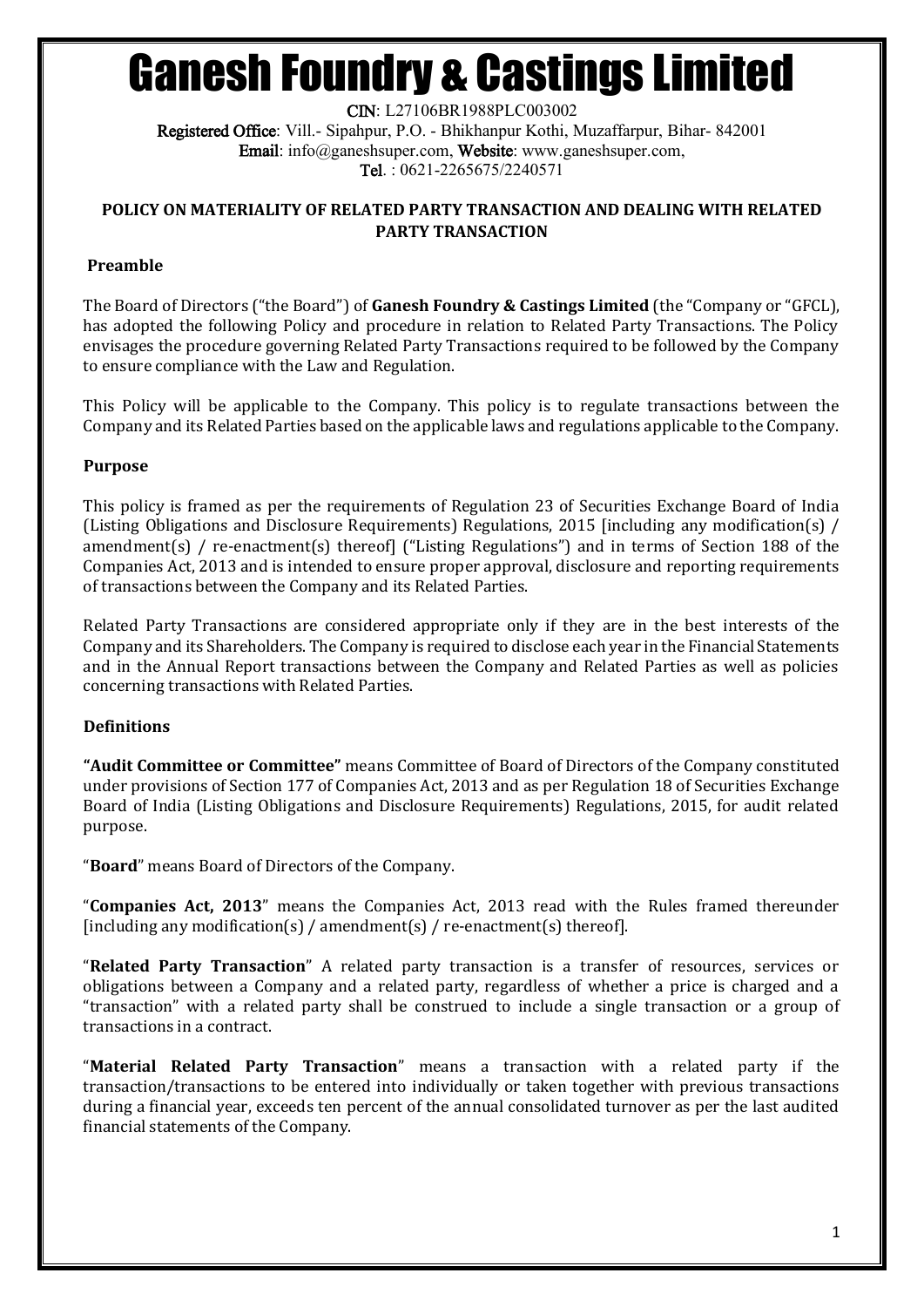CIN: L27106BR1988PLC003002

Registered Office: Vill.- Sipahpur, P.O. - Bhikhanpur Kothi, Muzaffarpur, Bihar- 842001 Email: info@ganeshsuper.com, Website: www.ganeshsuper.com, Tel. : 0621-2265675/2240571

"**Related Party**" means related party as defined under sub-section 76 of Section 2 of Companies Act, 2013 or under applicable accounting standards.

A 'related party' is a person or entity that is related to the Company. Parties are considered to be related if one party has the ability to control the other party or exercise significant influence over the other party, directly or indirectly, in making financial and/or operating decisions and includes the following:

1) A person or a close member of that person's family is related to a company if that person:

- I. is a related party under Section 2(76) of the Companies Act, 2013 which are as follows:
	- i. a director or his relative ;
	- ii. a key managerial personnel or his relative ;
	- iii. a firm, in which a director, manager or his relative is a partner ;
	- iv. a private company in which a director or manager [or his relative] is a member or director ;
	- v. a public company in which a director or manager is a director and holds along with his relatives, more than two per cent of its paid-up share capital ;
	- vi. any body corporate whose Board of directors, managing director, or manager is accustomed to act in accordance with the advice, directions or instructions of a director or manager ;
	- vii. any person under whose advice, directions or instructions a director or manager is accustomed to act:

Provided that nothing in sub-clauses (vi) and (vii) shall apply to the advice, directions or instructions given in a professional capacity;

- viii. any body corporate which is
	- a. a holding, subsidiary or an associate company of such company;
	- b. a subsidiary of a holding company to which it is also a subsidiary; or
	- c. an investing company or the venturer of the company;";

Explanation.—For the purpose of this clause, "the investing company or the venturer of a company" means a body corporate whose investment in the company would result in the company becoming an associate company of the body corporate.

ix. Such other person as may be prescribed shall include a Director other than an Independent Director or Key Managerial Personnel of the Holding Company or his relative with reference to a Company, shall be deemed to be a related party.

**Provided that any person or entity belonging to the promoter or promoter group of the listed entity and holding 20% or more of shareholding in the listed entity shall be deemed to be a related party.** 

"**Relative**" means relative as defined under the sub-section 77 of Section 2 of Companies Act, 2013 and includes anyone who is related to another, if –

i. They are Members of a Hindu Undivided Family ; ii. They are Husband and Wife ; or iii. Father (including step-father) iv. Mother (including step-mother) v. Son (including step-son)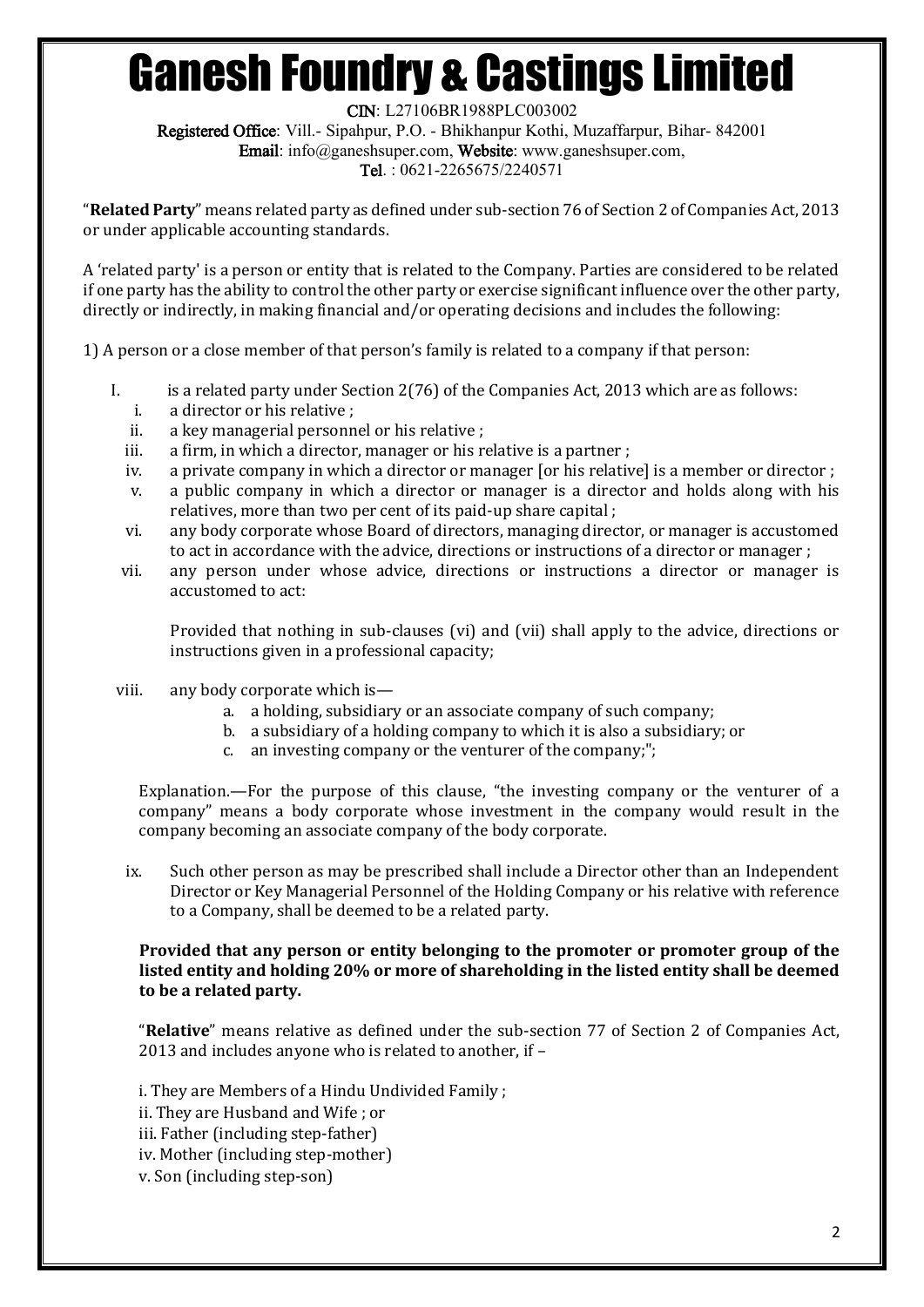CIN: L27106BR1988PLC003002

Registered Office: Vill.- Sipahpur, P.O. - Bhikhanpur Kothi, Muzaffarpur, Bihar- 842001 Email: info@ganeshsuper.com, Website: www.ganeshsuper.com, Tel. : 0621-2265675/2240571

vi. Son's wife vii. Daughter viii. Daughter's husband ix. Brother (including step-brother) x. Sister (including step-sister)

"**Key Managerial Personnel**" means Key Managerial Personnel in relation to a Company as defined subsection 51 of Section 2 of the Companies Act, 2013, means and includes:

**(i) the Chief Executive Officer or the managing director or the manager;** 

**(ii) the company secretary;** 

**(iii) the whole-time director;** 

**(iv) the Chief Financial Officer;** 

**(v) such other officer, not more than one level below the directors who is in whole-time employment, designated as key managerial personnel by the Board; and (vi) such other officer as may be prescribed** 

**"Control"** shall have the same meaning as defined in SEBI (Substantial Acquisition of Shares and takeovers) Regulations, 2011.

**"Associate Company"** in relation to another company, means a company in which that other company has a significant influence, but which is not a subsidiary company of the company having such influence and includes a joint venture company.

**Significant Influence**: - means control of at least twenty per cent of total voting power, or control of or participation in business decisions under an agreement

**Joint venture**: - means a joint arrangement whereby the parties that have joint control of the arrangement have rights to the Net assets of the arrangement.

### **Policy and Procedure**

#### **Policy**

All Related Party Transactions must be reported to the Audit Committee and referred for approval by the Committee in accordance with this Policy.

All Related Party Transactions shall require prior approval of Audit Committee. Further, all Material Related Party Transactions shall require approval of the shareholders through special resolution and the Related Parties shall abstain from voting on such resolutions.

#### **Procedure**

### **A. Disclosure by Directors**

Every Director shall at the beginning of the Financial Year provide information by way of written notice to the Company regarding his concern or interest in the entity with specific concern to parties which may be considered as related party with respect to the Company and shall also provide the list of relatives which are regarded as related party as per this policy. Directors are also required to provide the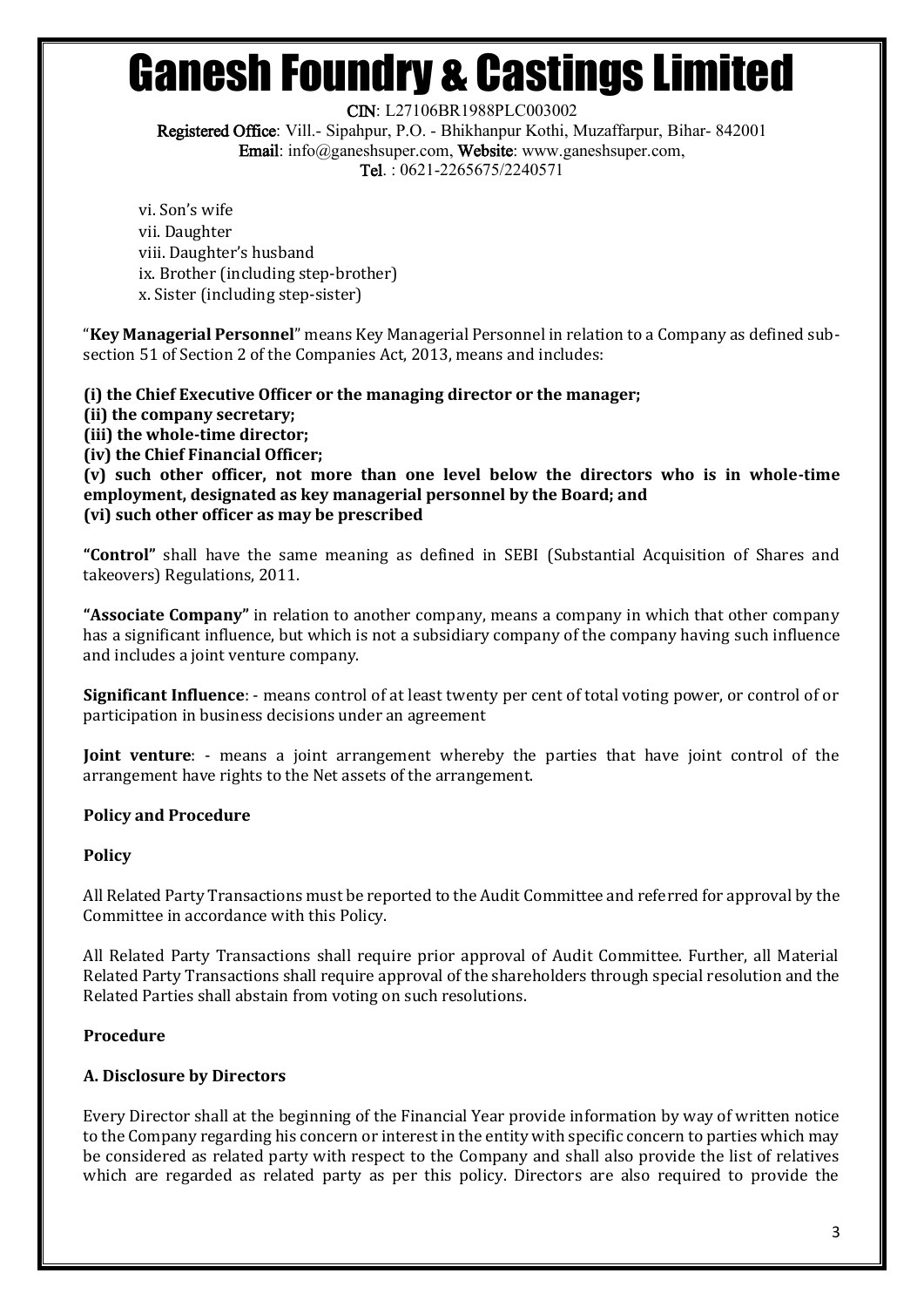CIN: L27106BR1988PLC003002 Registered Office: Vill.- Sipahpur, P.O. - Bhikhanpur Kothi, Muzaffarpur, Bihar- 842001 Email: info@ganeshsuper.com, Website: www.ganeshsuper.com, Tel. : 0621-2265675/2240571

information regarding their engagement with other entity during the financial year which may be regarded as related party according to this policy.

## **B. Identification of Transaction with related Parties**

Each Director and Key Managerial Personnel is responsible for providing notice to the Company or Audit Committee of any potential Related Party Transaction involving him or her or his or her relative, including any additional information about the transaction that the Board/Audit Committee may reasonably request. Audit Committee will determine whether a transaction does, in fact, constitute a Related Party Transaction requiring compliance with this policy.

Each Director and Key Managerial Personnel shall make an annual declaration to the Company and this declaration shall be placed before the Board of Directors at their first meeting held in the financial year. Any change in the list of relatives shall be intimated by the Directors and Key Managerial Personnel from time to time, as may be required.

The Company strongly prefers to receive such notice of any potential Related Party Transaction well in advance so that the Audit Committee / Board has adequate time to obtain and review information about the proposed transaction.

### **C. Review and approval of Related Party Transaction**

## **i. Audit Committee**

Related party transactions are regularly referred to the scheduled meeting of Audit Committee for review and approval. Any member of the Committee or the Directors of the Board who has potential interest in any Related Party Transaction shall not participate / abstain from discussions / voting on the subject matter involving approval of Related Party Transaction.

All the transactions which are identified by the Audit Committee as related party transactions should be pre-approved by the Audit Committee before entering into such transaction. The Audit committee shall consider the following factors while deliberating the related party transactions for its approval: -

- Name of party and details explaining nature of relationship;
- Duration of the contract and particulars of the contract and arrangement;
- Nature of transaction and material terms thereof including the value, if any;
- Manner of determining the pricing to ascertain whether the same is on arm's length;
- Business rationale for entering into such transaction;
- Any other information relevant or important for the Board to take a decision on the proposed transaction.

Any member of the Committee who has a potential interest in any Related Party Transaction will recuse himself and abstain from discussion and voting on the approval of the Related Party Transaction. If the Committee determines that the related party transaction is

#### (i) a Material related party transaction; or

(ii) Transactions are not in the ordinary course of business or not at the arm's length price, the Audit Committee shall place the matter before the Board for obtaining its approval.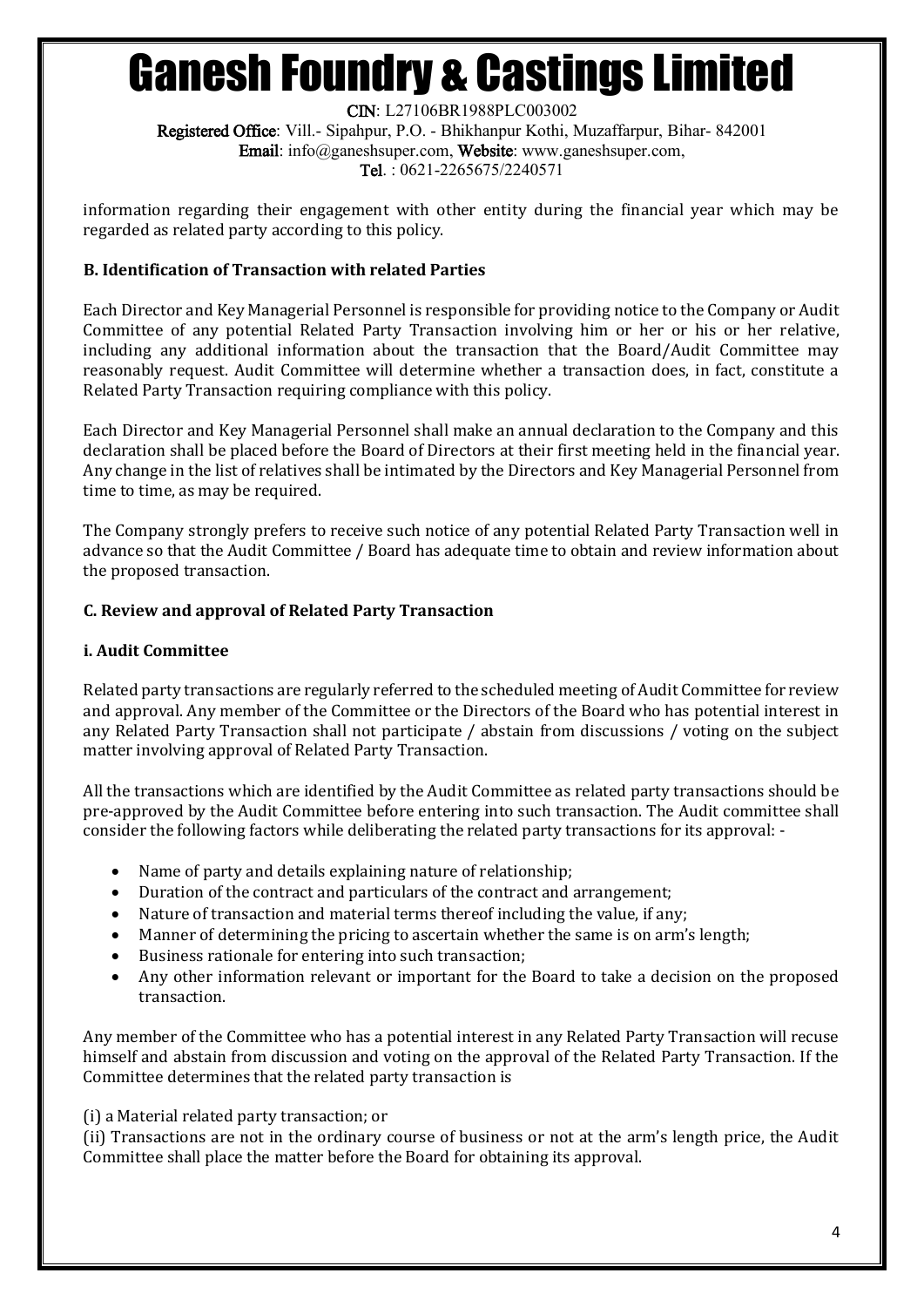CIN: L27106BR1988PLC003002 Registered Office: Vill.- Sipahpur, P.O. - Bhikhanpur Kothi, Muzaffarpur, Bihar- 842001 Email: info@ganeshsuper.com, Website: www.ganeshsuper.com, Tel. : 0621-2265675/2240571

In determining whether to approve a Related Party Transaction, the Committee will consider the following factors, among others, to the extent relevant to the Related Party Transaction:

- Whether the terms of the Related Party Transaction are **fair and on arm's length basis** to the Company and would apply on the same basis if the transaction did not involve a Related Party;
- Whether there are any **compelling business reasons / rationale** for the Company to enter into the Related Party Transaction and the nature of alternative transactions, if any;
- Whether the Related Party Transaction would **affect the Independence of an Independent Director**;
- Whether the proposed transaction includes **any potential reputational risk issues** that may arise as a result of or in connection with the proposed transaction;
- Whether the Company was notified about the Related Party Transaction before its commencement and if not, why pre- approval was not sought and whether subsequent ratification is allowed and would be detrimental to the Company; and
- Whether the Related Party Transaction would present an improper conflict of interest for any Director or Key Managerial Personnel of the Company, taking into account the size of the transaction, the overall financial position of the Director, Executive Officer or other Related Party, the direct or indirect nature of the Director's, Key Managerial Personnel's or other Related Party's interest in the transaction and the ongoing nature of any proposed relationship and any other factors the Board/Committee deems relevant.

The Audit Committee may grant omnibus approval for Related Party Transactions proposed to be entered into by the Company subject to the following conditions:

a) The Audit Committee shall lay down the criteria for granting the omnibus approval in line with the policy on Related Party Transactions of the Company and such approval shall be applicable in respect of transactions which are repetitive in nature.

b) The Audit Committee shall satisfy itself the need for such omnibus approval and that such approval is in the interest of the Company;

c) Such omnibus approval shall specify

- (i) the name/s of the related party, nature of transaction, period of transaction, maximum amount of transaction that can be entered into,
- (ii) the indicative base price / current contracted price and the formula for variation in the price if any and
- (iii) such other conditions as the Audit Committee may deem fit;

Provided that where the need for Related Party Transaction cannot be foreseen and aforesaid details are not available, Audit Committee may grant omnibus approval for such transactions subject to their value not exceeding Rs.1 Crore (Rupee One Crore) per transaction.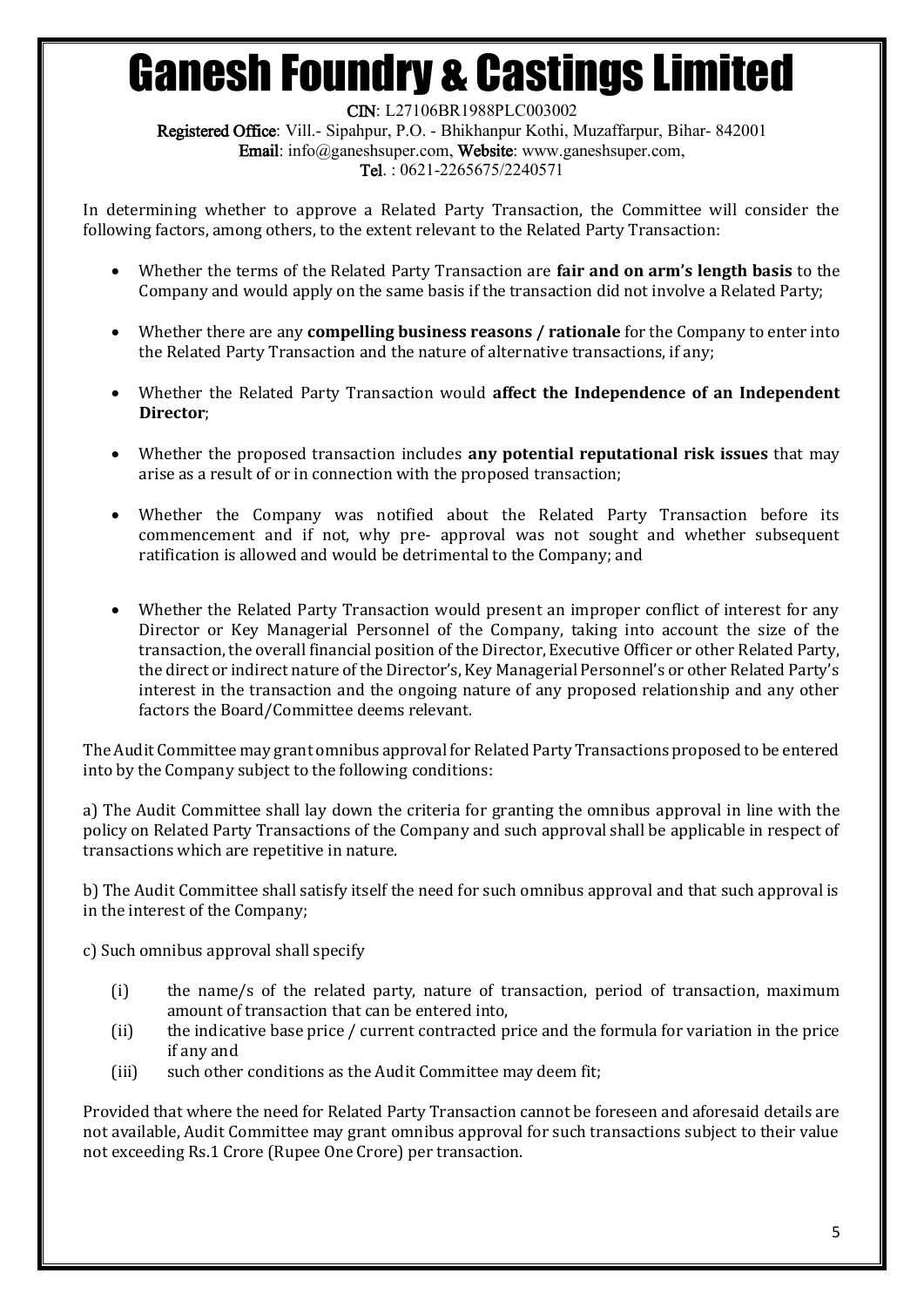CIN: L27106BR1988PLC003002 Registered Office: Vill.- Sipahpur, P.O. - Bhikhanpur Kothi, Muzaffarpur, Bihar- 842001 Email: info@ganeshsuper.com, Website: www.ganeshsuper.com, Tel. : 0621-2265675/2240571

d) Audit Committee shall review, at least on a quarterly basis, the details of Related Party Transactions entered into by the Company pursuant to each of the omnibus approval given.

e) Such omnibus approvals shall be valid for a period not exceeding 1 (one) year and shall require fresh approvals after the expiry of 1 (one) year.

## **ii. Board of Directors**

Where approval of Board of Directors is required for any related party transaction or if the Board in any case elects to reviews any such matter or it is mandatory under any law for Board to approve the Related Party Transaction, then the considerations set forth above shall apply to the Board's review and approval of the matter, with such modification as may be necessary or appropriate under the circumstances.

Any member of the Board who has any interest in any Related Party Transaction will recuse himself and abstain from discussion and voting on the approval of the Related Party Transaction.

### **iii. Shareholder approval**

In case Board refers a Related Party Transaction for seeking approval of the Shareholders as per the provisions of Companies Act 2013 or otherwise, if any member of Company is a related party as per this policy, such member of the Company shall not vote on resolution passed for approving such related party transaction.

### **iv. Transactions which do not require approval**

Notwithstanding the foregoing, the following Related Party Transactions shall not require approval of Audit Committee:

(a) Any transaction involving the providing of compensation to a director or Key Managerial Personnel in connection with his duties to the Company including the reimbursement of reasonable business and travel expenses incurred in the ordinary course of business.

(b) Any transaction in which the Related Party's interest arises solely from ownership of securities issued by the Company and all holders of such securities receive the same benefits pro rata as the Related Party.

### **v. Related Party Transactions not approved under this Policy**

If a Related Party Transaction is entered into by the Company without being approved under this Policy, the same shall be reviewed by the Committee. The Committee shall evaluate the transaction and may decide such action as it may consider appropriate including ratification, revision or termination of the Related Party Transaction, to the extent permissible under the law.

In connection with any review of a Related Party Transaction, the Committee has authority to modify or waive any procedural requirements of this Policy.

### **vi. Materiality of Related Party Transactions:**

**Contracts / Arrangements with related party shall be considered as "material related party contracts/Arrangements if the transactions to be entered into individually or taken together with**